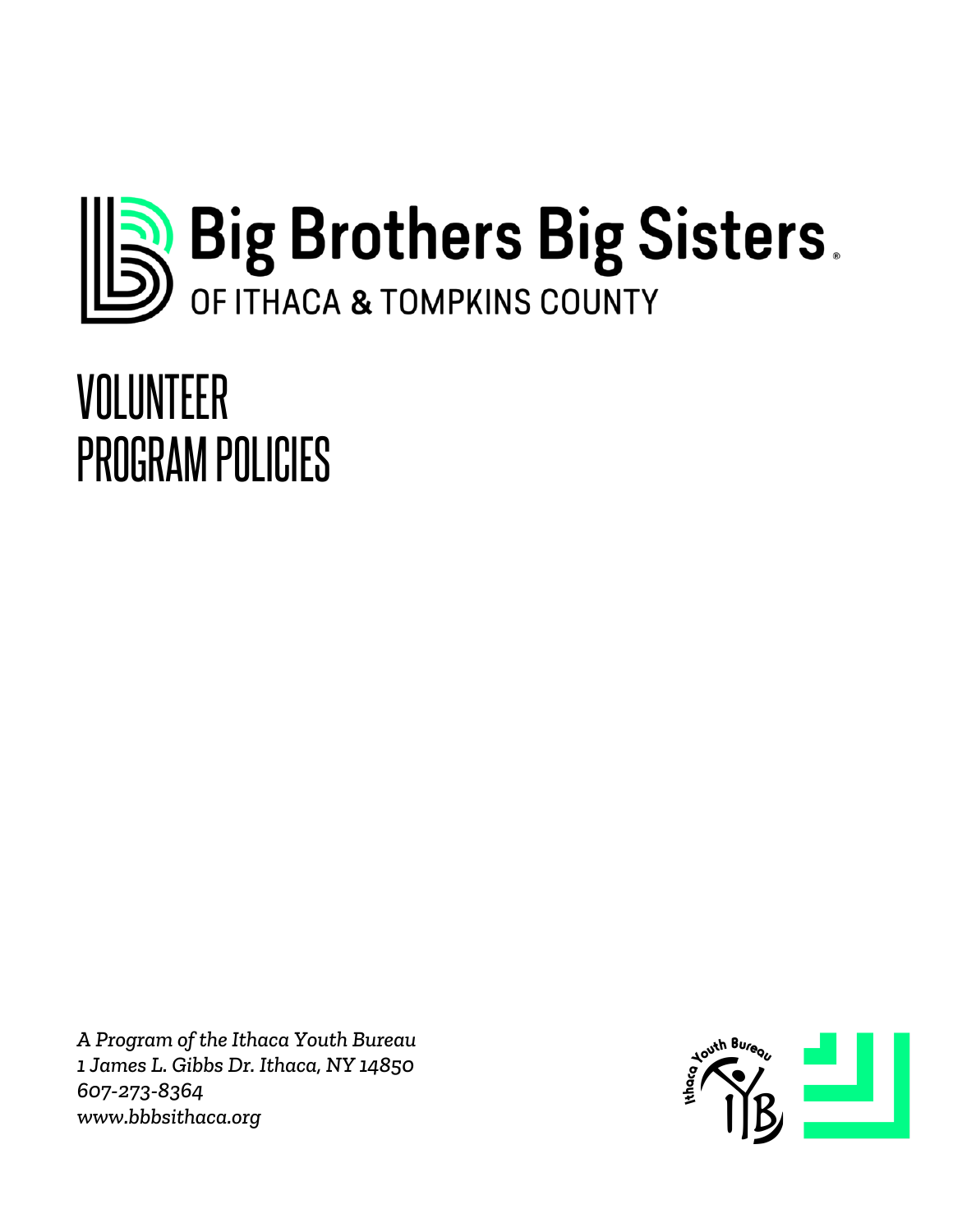# EXPECTATIONS FOR BIGS & PARENTS

In addition to adhering to all program rules and policies, the following is what we expect of our Bigs & parents:

- Volunteers and families will complete a Pre-Match training.
- A commitment to meeting (either in-person or virtually) every week.
- A 1 year commitment from the date of the introduction meeting.
- In-person meetings are to be between 1-2 hours.
- Virtual meetings are to be between 30 min 1 hour.
- Bigs and families must stay in communication with BBBS monthly to ensure that every match is safe, developing appropriately, and complying with changing state laws regarding Covid safety.
- Bigs and Families must follow all general rules for the BBBS program as well as the Covid-19 related safety policies.

# CONTACT US:

**Joe Gibson,** Program Coordinator 273-8364 ext. 2144 jgibson@cityofithaca.org

**Nathalie Bessou,** Match Support Specialist 273-8364 ext. 2161 nbessou@cityofithaca.org

**Website:** <http://www.bbbsithaca.org/>



**Molly Bargar,** Client Relations Specialist 273-8364 ext. 2156 mbargar@cityofithaca.org

**David Menard,** Match Support Specialist 273-8364 ext. 2155 dmenard@cityofithaca.org

Follow us on [Facebook](https://www.facebook.com/BBBSithaca) & [Instagram](https://www.instagram.com/bbbsithaca/) for the latest updates.



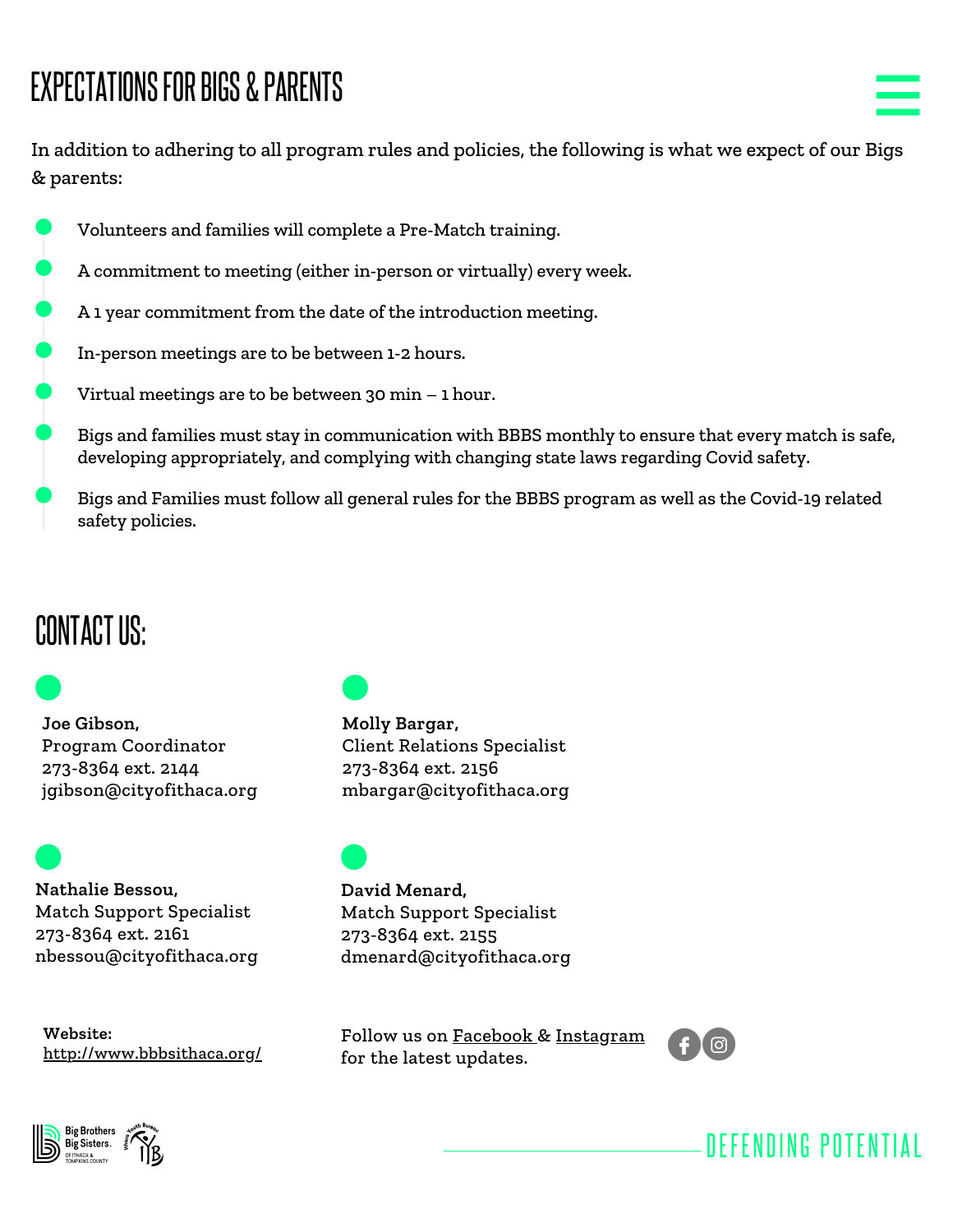# PROGRAM POLICIES: PROMOTING POSITIVE BEHAVIOR



DEFENDING POTENTIAL

We want our Bigs to create a positive environment where misbehavior is not an issue. There may be some initial testing of boundaries in the beginning of your relationship, but most negative behavior can be avoided by following a few guidelines.

- Stay focused on your Little. Avoid distractions. Listen and engage actively in conversations.
- Keep yourselves busy. Have a plan and a back up plan. Collect activity ideas together for future use.
- Recognize and acknowledge their good behavior when you see it. Offer genuine and specific recognition.

#### **When negative behavior occurs:**

- Avoid taking it personally. Instead, treat it as a teachable moment.
- Provide advice, suggestions, and guidance. Do not punish or discipline.
- Avoid long lectures. Address issues with short discussions that address the behavior, not the child.
- Talk with your Match Support Specialist and/or the parent/guardian for guidance if behavior becomes a problem.

Remember, negative behavior is often a sign that the child needs you in their life more than ever. Seek **assistance, try a different solution, but don't give up on your Little.**

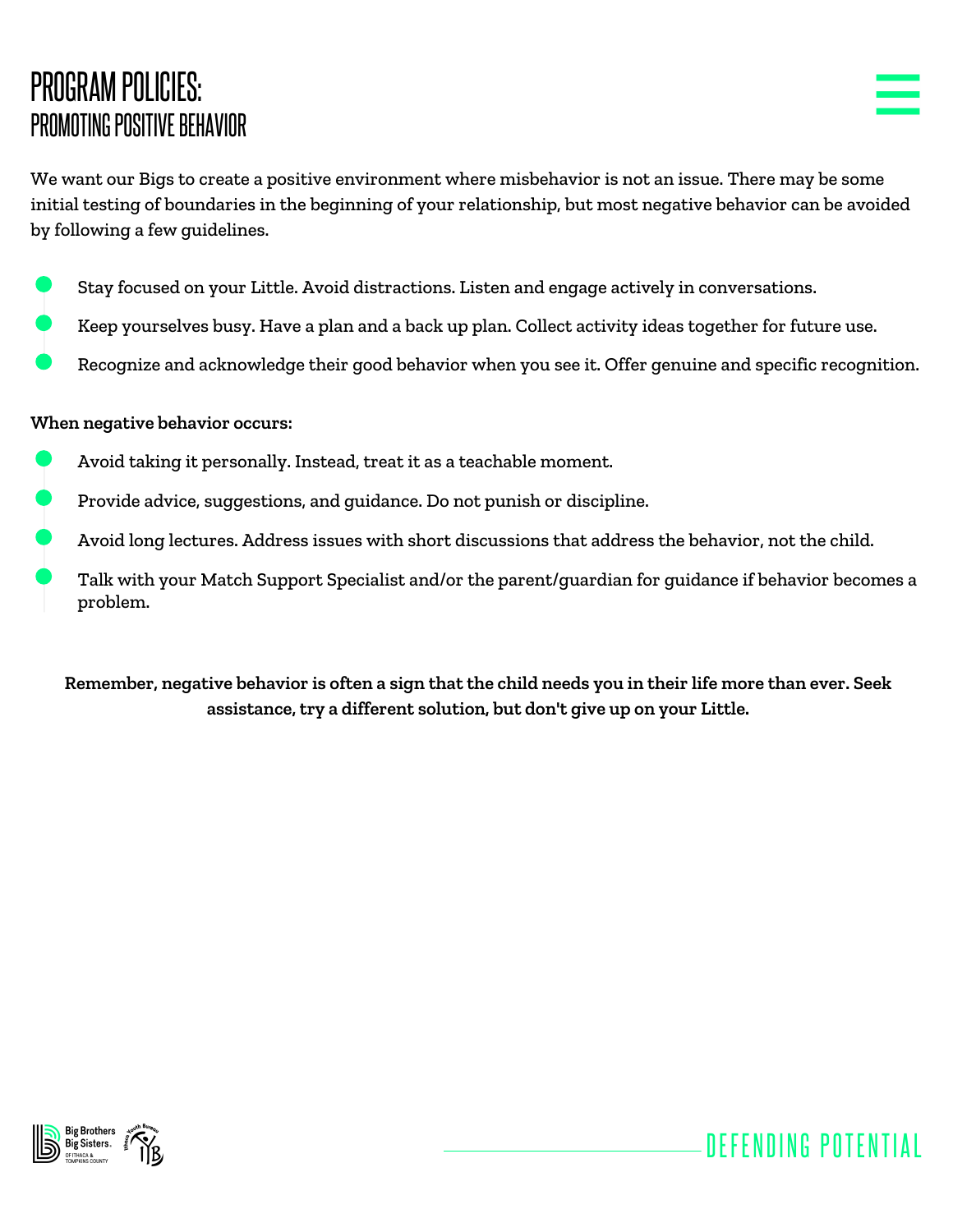# PROGRAM POLICIES: COMMUNICATION WITHFAMILIES

DEFENDING POTENTIAL

Staying in touch with your Little's parent/guardian is very important to the success of match relationships. Please observe the following guidelines when communicating with your Little's family.

- Learn the preferred way of communication (i.e. phone, text, email) of your Little's parent/guardian and adapt to it if necessary.
- Ask your Little's parent/guardian when works best for them to communicate according to their schedule (i.e. can they communicate during their work hours etc.)
- Always keep the parent/guardian in the loop regarding plans, even if you communicate directly with your Little on their own device. This will ensure that you have verbal permission each week for the activity you have planned, as well as help make sure your Little doesn't miss your meeting.

You should be as consistent as possible every week with your match outings, but if you must miss one:

- Do so for only valid, unavoidable reasons.
- Give the family as much notice as possible.
- Make up the time at a later date and make sure your Little knows when they'll see you again.

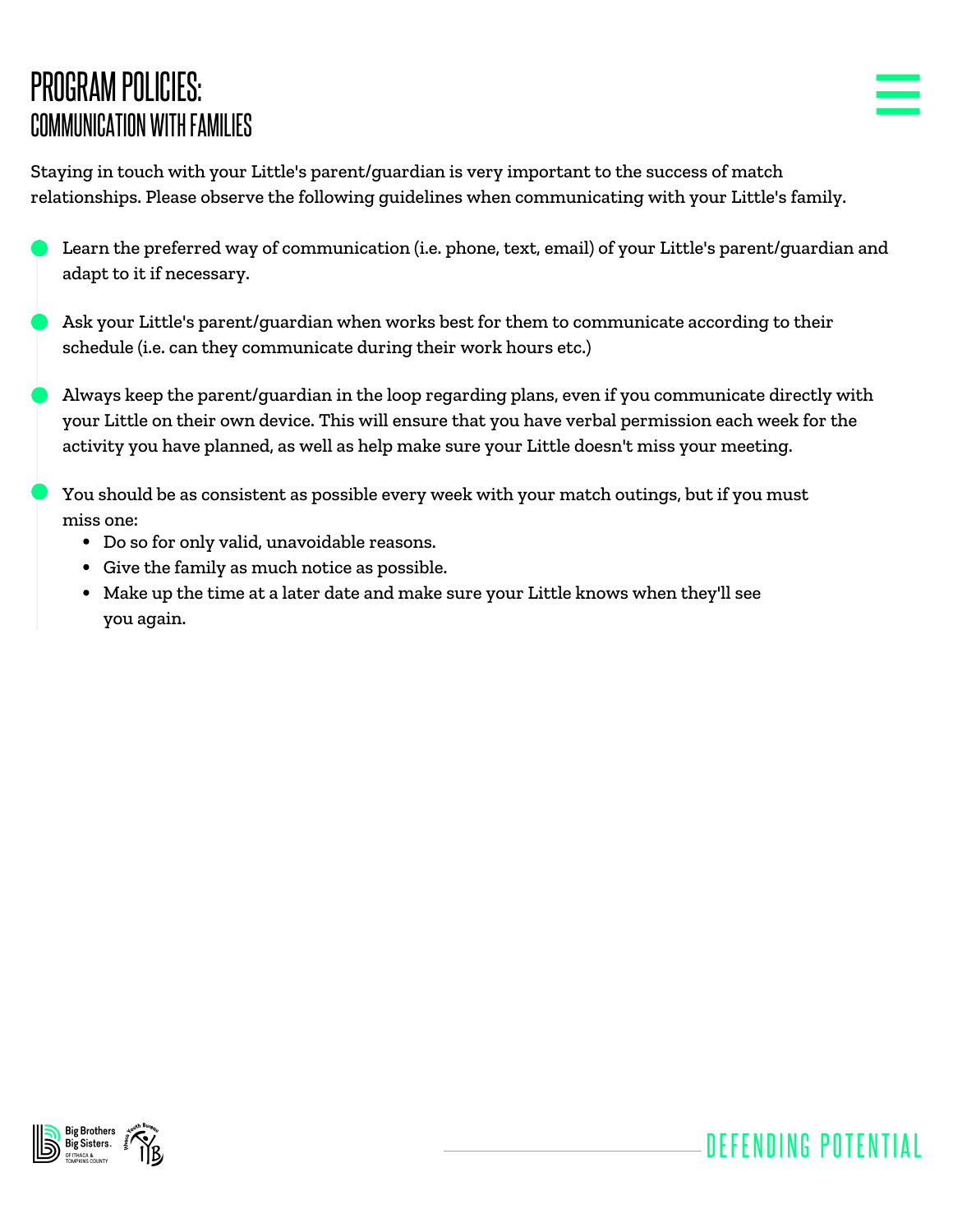# PROGRAM POLICIES: COMMUNICATION WITH YOUR MATCH SUPPORT SPECIALIST

Once you have approved the Little that our agency finds for you, you will be assigned a Match Support Specialist from our staff. The Match Support Specialist serves as your agency liaison and will become your primary contact throughout your entire match.

Match Support Specialists oversee the match as a pair, but also meet individually with you, your Little, and the parent/guardian. It is their responsibility to assess the match in areas of relationship development, child safety, activities, youth outcomes and of course how much fun everyone is having!

They are available every day to help you with any assistance you may need. Our Match Support Specialists can be reached via email, phone calls, or text. Please contact them any time with emergencies and at reasonable times with non-emergencies.

**Your Match Support Specialist must meet with you every month** to discuss how things are going. They will ask questions, listen, and give feedback. These official monthly meetings will be conducted either in-person, over video chat, or in a phone call. Official monthly meetings may not occur over email or texting Again, feel free to reach out to your Match Support Specialist outside of your monthly meetings if you have questions, need support, or have concerns.

A lack of communication with your Match Support Specialist may result in your match being ended.

The following are topics that your Match Support Specialist will cover at your meetings, and things we hope you'll bring up if necessary:

- Changes in match development.
- Changes in the child's development or behavior.
- Activity and enrichment ideas.
- Milestones or accomplishments in the match.
- **Child Safety**
- Assistance with family communication.
- Changes in contact information.
- Setting goals for you and your Little.

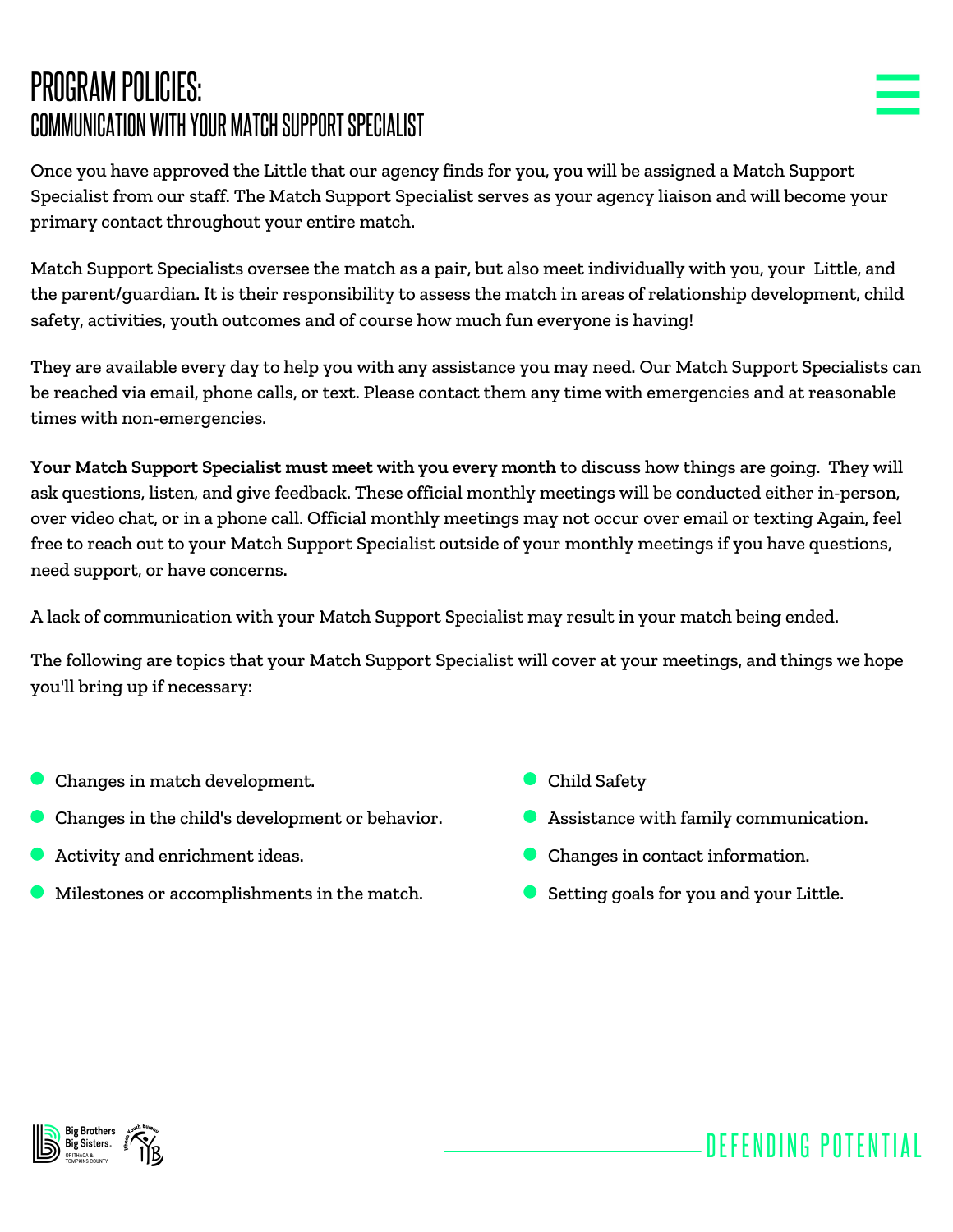# PROGRAM POLICIES: COVID-19 SAFETY POLICIES

DEFENDING POTENTIAL

Please note that while all match participants are expected to follow these rules, it is the Big's responsibility to make sure the rules are being followed by all parties.

#### ONE:

Matches may not meet in person if any party feels unwell. In the event of illness, matches should either reschedule or meet virtually.

#### TWO:

Any Big or family who contracts Covid-19, or comes into direct contact with someone who has tested positive, should not meet in person. That week's meeting should be rescheduled or conducted virtually.

#### THREE:

Matches are encouraged to engage in activities that are outdoors and that allow for physical distancing. When physical distancing is not possible, such as when traveling in a car, mask use is strongly encouraged.

**NOTE**: Although our BBBS Covid guidelines have loosened, it is important to remember that any member of the match may still feel more comfortable adhering to a strict set of safety guidelines. All Bigs should check in with their Little's family and discuss any precautions that the family or the Big may want the match to continue to take.

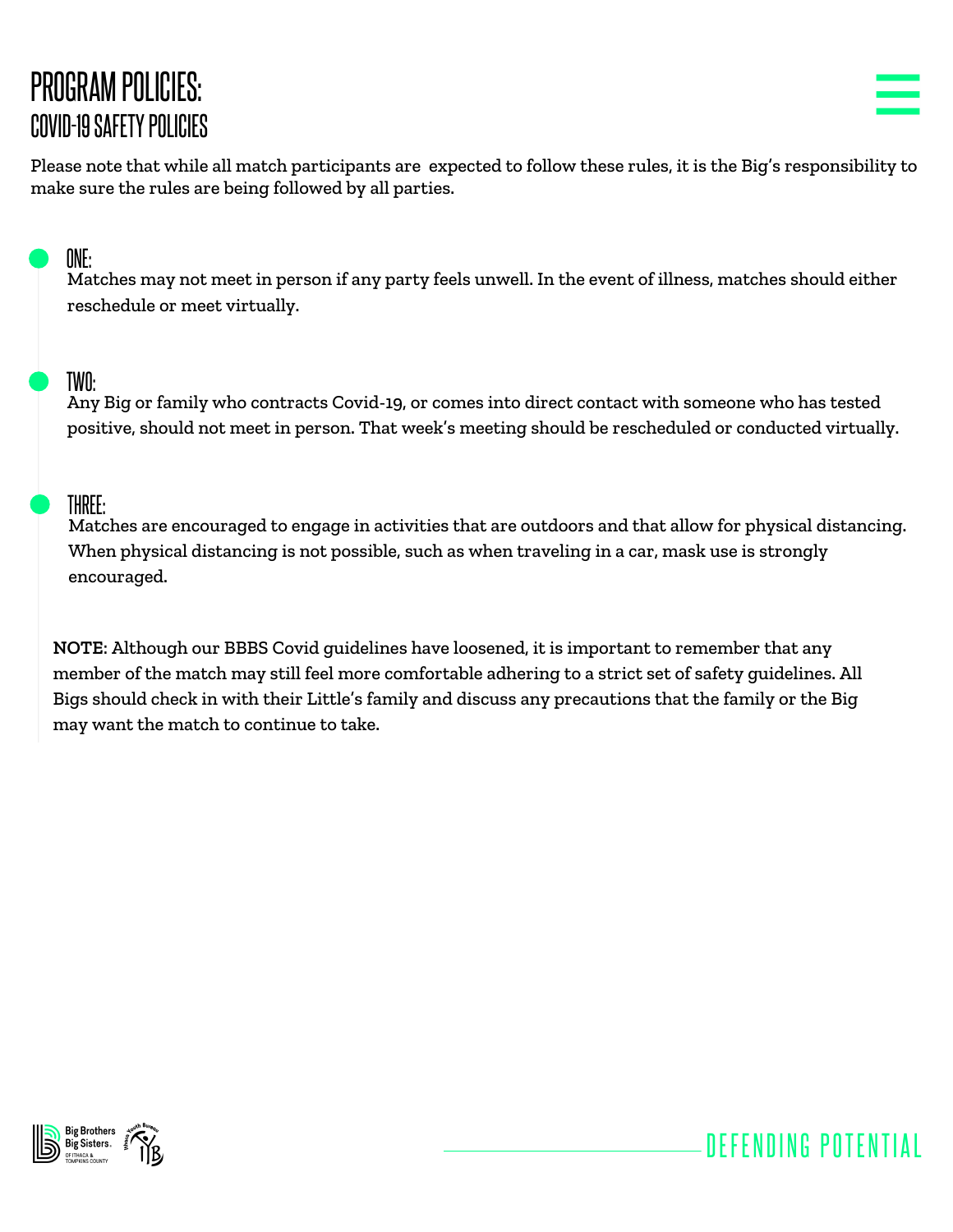# PROGRAM POLICIES: HOME VISITS & CAR SAFETY

- The 3 month waiting period has passed.
- The volunteer has obtained verbal permission from child's parent/guardian.
- The Match Support Specialist has conducted a home assessment of the volunteer's home.
- All Covid safety related policies are followed by the match and all members of the volunteer's household.
- The visits are no more than twice per month and no more than 2 hours in length.
- The match has a specific planned activity for the meeting.
- The volunteer chooses one or two common spaces to spend time in.
- Time is spent outside as much as possible.
- If a volunteer has firearms in their home, they must be stored in a location that is totally inaccessible by their Little, in a room where match activities do not take place.
- No overnight visits are permitted.

### Car safety policies:

- Bigs are not permitted to use their cell phone while driving, other than GPS. No texting or talking on the phone.
- Bigs are required to observe all traffic laws, and make sure the Little is properly seated and restrained at all times in the car.
- Matches may only travel outside of Tompkins County after a 3 month waiting period and with permission from the parent/guardian.
- Littles and Bigs must wear their seatbelt at all times.
- Mask use is encouraged in the car.
- You are the only person permitted to drive your Little.
- Motorcycles and mopeds may **not** be used to transport Littles.
- Public transportation may be used with parental permission. This includes: Buses, taxis, Uber, Lyft.

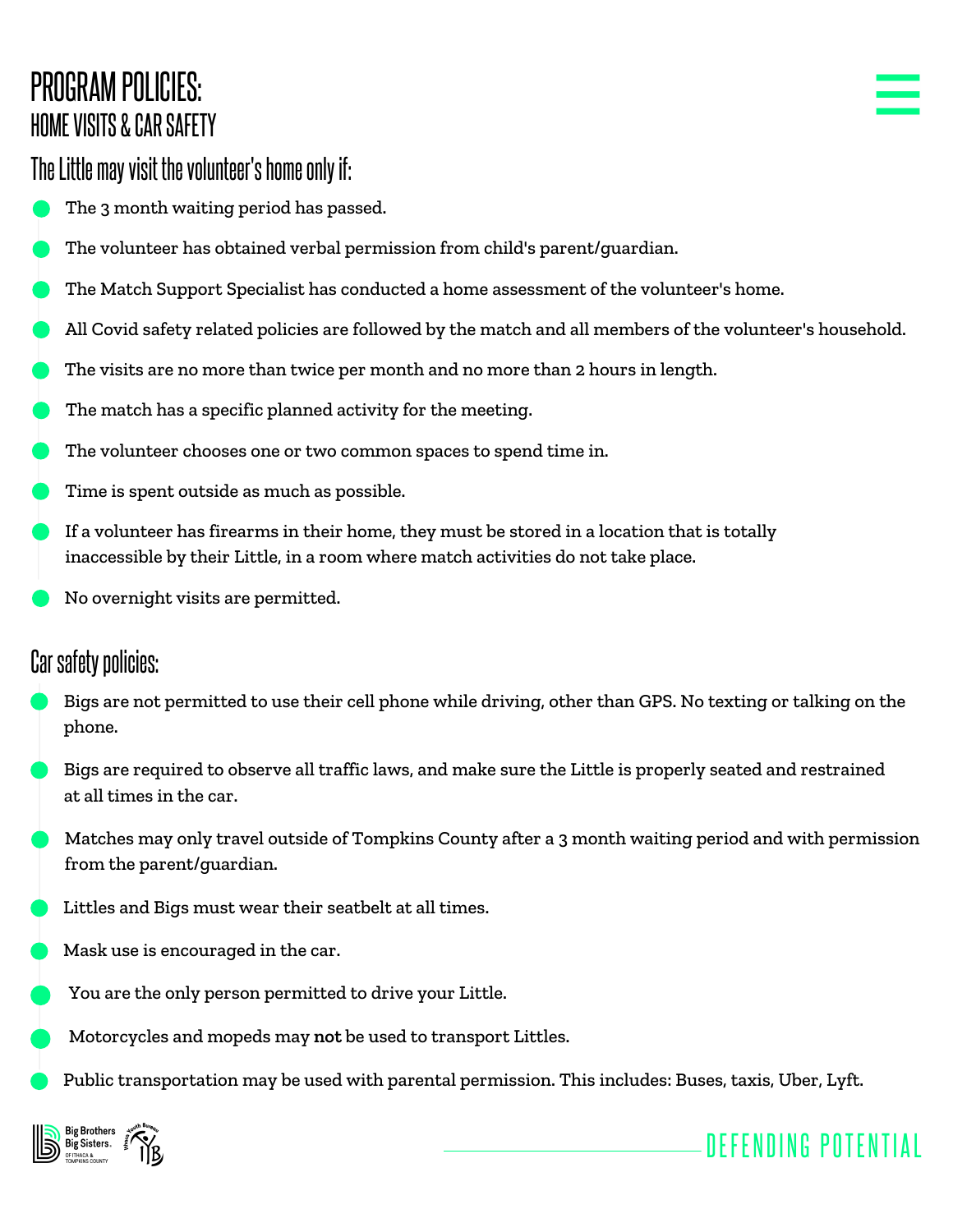# PROGRAM POLICIES: MEDICALPOLICIES

### MEDICALEMERGENCIES:

Volunteers must be prepared to respond if their Little is injured or becomes seriously ill during a match outing. Please follow these guidelines in case of such situations.

If your Little is injured or becomes ill and requires professional medical treatment, you must first decide if an **ambulance is necessary.**

#### **If YES**

- Call the ambulance first and give medical personnel all relevant information.
- Inform the parent/guardian immediately (after calling the ambulance).
- Stay with the child until a parent/guardian or Match Support Specialist arrives.
- Inform your Match Support Specialist and give them all details as soon as possible.
- When possible, obtain any names and contact information of anyone who may have witnessed the incident occur.

#### **If NO**

- Inform the parent/guardian first and let them decide what to do.
- If the parent/guardian cannot be reached, take the child to the emergency room.
- Stay with the child until a parent/guardian or Match Support Specialist arrives.
- Inform your Match Support Specialist and give them all details as soon as possible.
- When possible, obtain any names and contact information of anyone who may have witnessed the incident occur.

#### MEDICAL NON-EMERGENCIES:

- **For non-emergency injuries such as cuts, scrapes, bumps, and splinters:**
	- Provide basic first aid if you are comfortable doing so. This includes things like band-aids and ice packs. Please wear gloves and take all safety precautions.
	- Only volunteers with valid Red Cross certifications should do more than the above basic first aid.
	- Always inform the parent/guardian of any minor injuries. Reports to your Match Support Specialist are not necessary for minor injuries.

Volunteers are not permitted to administer medication of any kind to a child unless the child's life is in danger.

- Children may self-administer asthma inhalers if necessary.
- Some children may have severe allergies and carry an epi-pen. If this is the case, you will be informed beforehand and offered training.

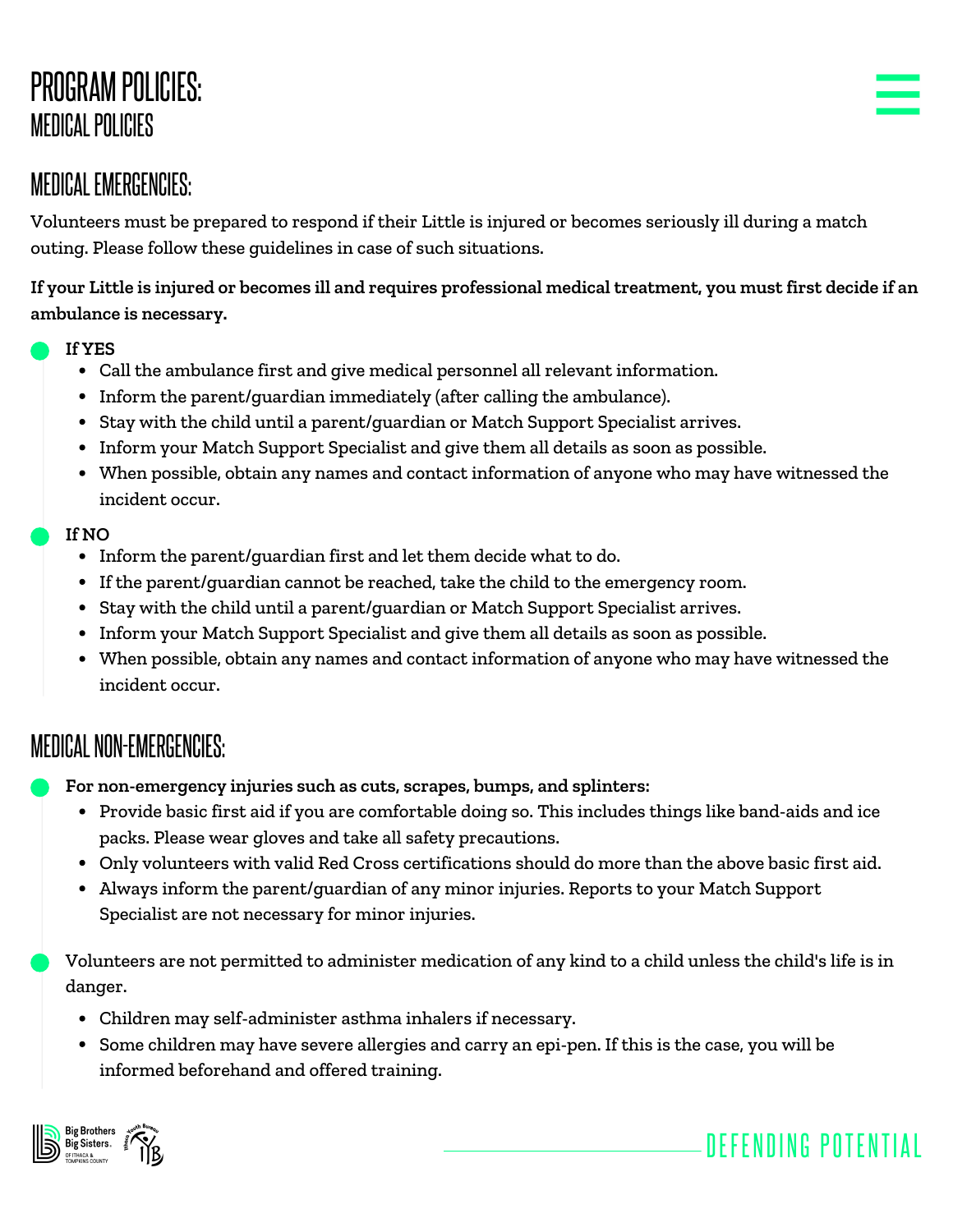# PROGRAM POLICIES: **MATCH SAFETY**

As a volunteer with our agency, you assume responsibility for your Little's safety during your match meetings. If you act in accordance with our safety guidelines, your Little will be safe and you will have protection from personal liability. If you are found to be negligent in your adherence to the following safety guidelines, you can be held personally liable for unsafe practices or injuries to your Little.

Always bring your Match ID card on match outings and enter all contact information into your phone. **When choosing match activities:**

- Choose activities that are obviously known to be safe for children.
- Do not allow yourself to be talked into activities that are clearly unsafe.
- Always get permission from the parent/guardian and BBBS staff if you are unsure about an activity's safety. (Do this *before* you engage in the activity)
- Get to know your Little's family's safety rules and adhere to them just like an agency policy.
- Do not engage in any activities involving firearms or other weapons.
- View only age-appropriate movies, television, and games with your Little (follow the ratings.)
- You may only swim where there are certified lifeguards on duty. You may *never* swim at any of the gorges or other illegal places.
	- Prior written permission must be obtained before swimming elsewhere (e.g. a personal pool). This also pertains to boating and other water related activities. Life jackets must be worn for boating.
- Overnight visits are not permitted.
- Matches may only travel outside of Tompkins County after a 3 month waiting period and with permission from the parent/guardian.

#### Safety tips for in-person match meetings:

- Accompany your Little at all times in public places.
- Make a mental note of what your Little is wearing when you go out.
- Choose a location to meet up if you get separated.
- Always tell the parent/guardian where you are going and update them if your plans change.
- Give appropriate privacy in public restrooms, but don't go too far.
- If you fear your Little is lost, contact your Match Support Specialist and the police immediately.

- Get to know the adults in your Little's life.
- Talk to your Little about personal safety and ensure they act safely during outings.

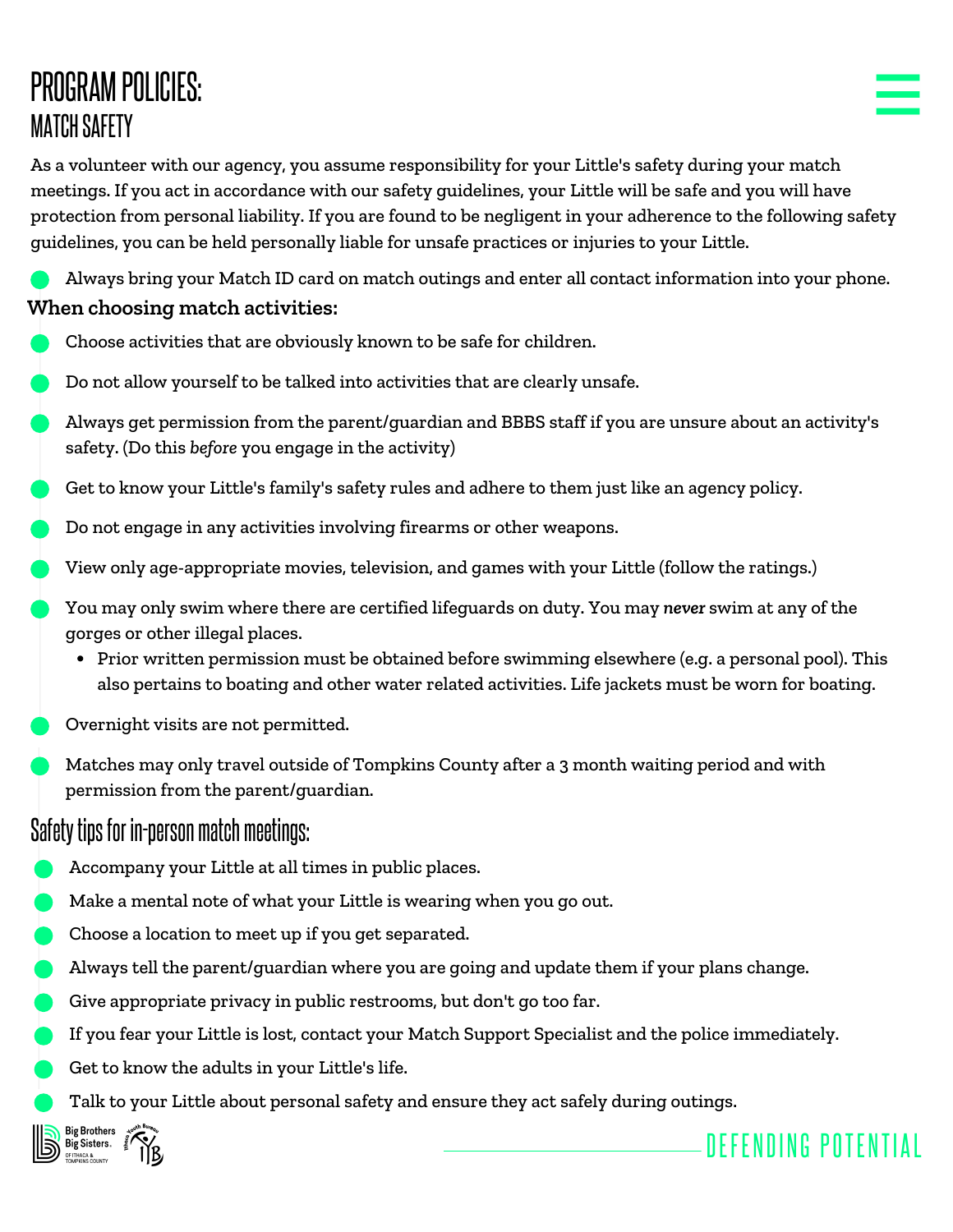# PROGRAM POLICIES: SOCIAL MEDIA, SPENDING MONEY, CONFIDENTIALITY

### SOCIAL MEDIA POLICY:

- **Bigs may not introduce their Little to any social media platforms.** Additionally, Bigs should think carefully about connecting with them on such platforms.
	- **Bigs must obtain permission from their Little's parent/guardian before connecting with them on any social media platform or web based apps.**
- **Bigs must obtain permission from their Little's parent/guardian before posting any pictures containing the Little on any social media platforms or web based apps.**

### SPENDING MONEY:

The quality of the time you invest with your Little is more important than the amount of money you spend. That's why we don't encourage spending a lot of money on your outings. The goal of the relationship is to help your Little see the world through a different lens so you can inspire your Little to become something they never thought possible.



If you choose to spend money on match outings, please do so:

- Sparingly. Make the majority of your outings spending-free.
- On special occasions such as a birthday or match anniversary.
- In a way that provides an experience such as a museum or an enriching activity.

We have a lot of supplies available for match activities including, games, arts and crafts, and more. Check with your Match Support Specialist before you buy.

**Remember that the first few months of your relationship establishes match expectations Engaging** in free or low cost activities in the early part of your match will help set you up for success.

### CONFIDENTIALITY:

You must respect the confidentiality and privacy of your Little and their family.

You will be speaking with BBBS staff members about the development of the relationship and about the safety of your Little.